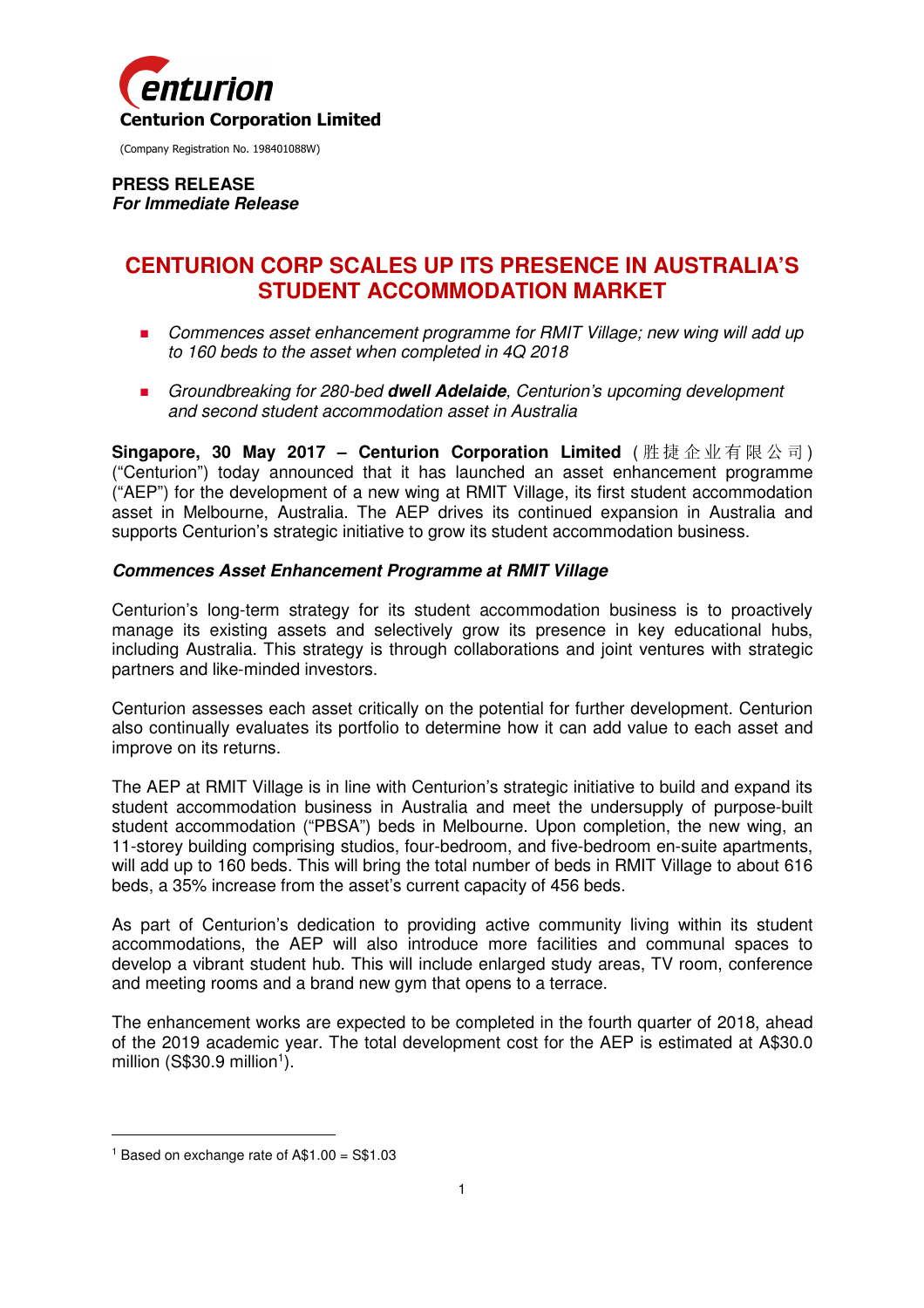Since its acquisition in February 2014, RMIT Village has consistently operated at close to full occupancy demonstrating the resilience and continued high demand for quality PBSA.



Artist's impression of the new wing at RMIT Village

## **Groundbreaking for dwell Adelaide**

In March 2017, Centurion announced its acquisition of a development site in Adelaide, its second student accommodation in Australia. A groundbreaking ceremony was held on 11 May 2017 for the 280-bed student accommodation, and development works are expected to be completed in the fourth quarter of 2018. When completed, this new self-managed project will be known as **dwell Adelaide**. Coupled with the additional beds from the AEP at RMIT Village, Centurion's total student accommodation portfolio in Australia will increase by almost two-fold to about 900 beds, ahead of the 2019 academic year.

Mr Kong Chee Min (江志明), CEO of Centurion Corporation Limited, said, "The asset enhancement programme and the new wing at RMIT Village, as well as the acquisition and development of **dwell Adelaide** supports our strategic initiative to further grow our student accommodation business in Australia to tap the strong market demand. Staying committed to providing a welcoming, thoughtful, supportive and active community living for our residents, we will continue to leverage on our **dwell** brand to anchor our growth strategy in the student accommodation business."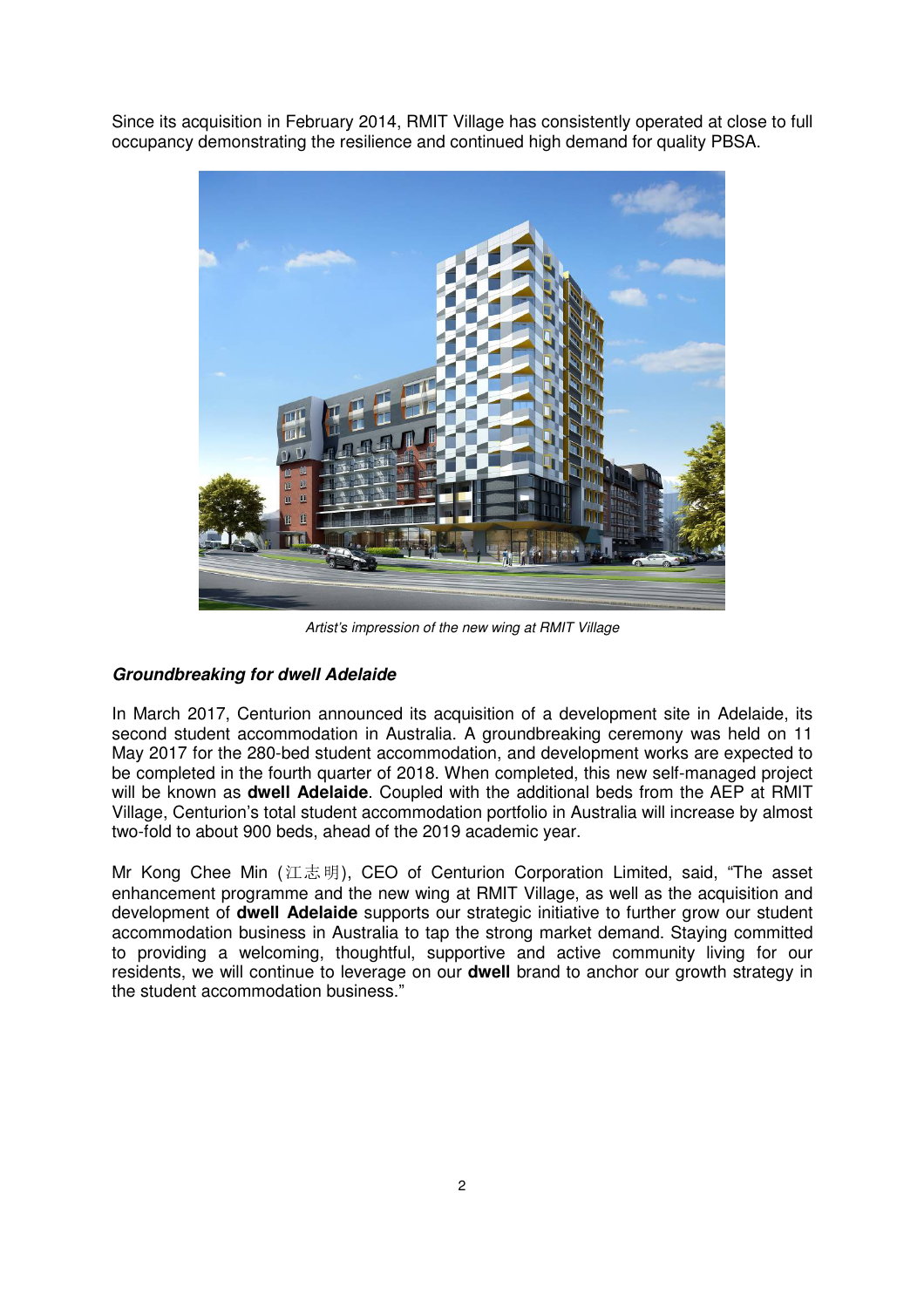

**Groundbreaking ceremony for dwell Adelaide on 11 May 2017** 

From left to right: **Ms Jo Chapley** (Labor Candidate for the seat of Adelaide, 2018 State Election), **Mr Theo Samaras** (Managing Director, Kyren Group), **The Hon. Mr John Rau** (Deputy Premier, Government of South Australia) and **Mr Tony Bin** (Executive Director, Accommodation Business, Centurion Corporation Limited)

-END-